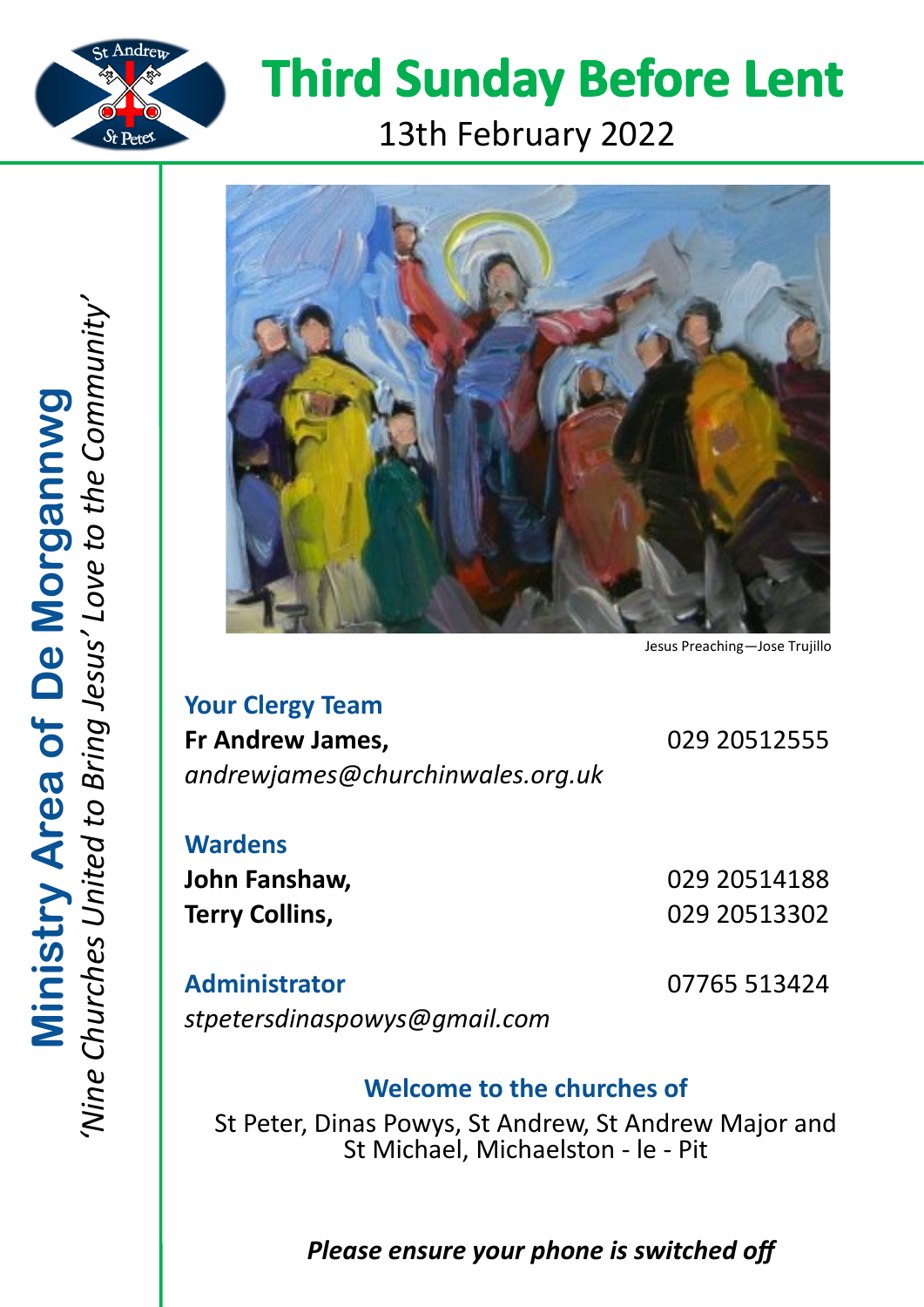#### **Collect**

Almighty God, who alone can bring order to the unruly wills and passions of sinful humanity: give your people grace so to love what you command and to desire what you promise, that, among the many changes of this world, our hearts may surely there be fixed where true joys are to be found; through Jesus Christ your Son our Lord, who is alive and reigns with you, in the unity of the Holy Spirit, one God, now and for ever.

#### **Amen**



#### **A reading from Jeremiah 17. 5-10**

Thus says the Lord: Cursed are those who trust in mere mortals and make mere flesh their strength, whose hearts turn away from the Lord. They shall be like a shrub in the desert, and shall not see when relief comes. They shall live in the parched places of the wilderness, in an uninhabited salt land.

Blessed are those who trust in the Lord, whose trust is the Lord. They shall be like a tree planted by water, sending out its roots by the stream. It shall not fear when heat comes, and its leaves shall stay green; in the year of drought it is not anxious, and it does not cease to bear fruit.

The heart is devious above all else; it is perverse—who can understand it? I the Lord test the mind and search the heart, to give to all according to their ways, according to the fruit of their doings.

*This is the word of the Lord R* **Thanks be to God**



#### **A reading from 1 Corinthians 15. 12-20**

Now if Christ is proclaimed as raised from the dead, how can some of you say there is no resurrection of the dead? If there is no resurrection of the dead, then Christ has not been raised; and if Christ has not been raised, then our proclamation has been in vain and your faith has been in vain. We are even found to be misrepresenting God, because we testified of God that he raised Christ—whom he did not raise if it is true that the dead are not raised. For if the dead are not raised, then Christ has not been raised. If Christ has not been raised, your faith is futile and you are still in your sins. Then those also who have died in Christ have perished. 19If for this life only we have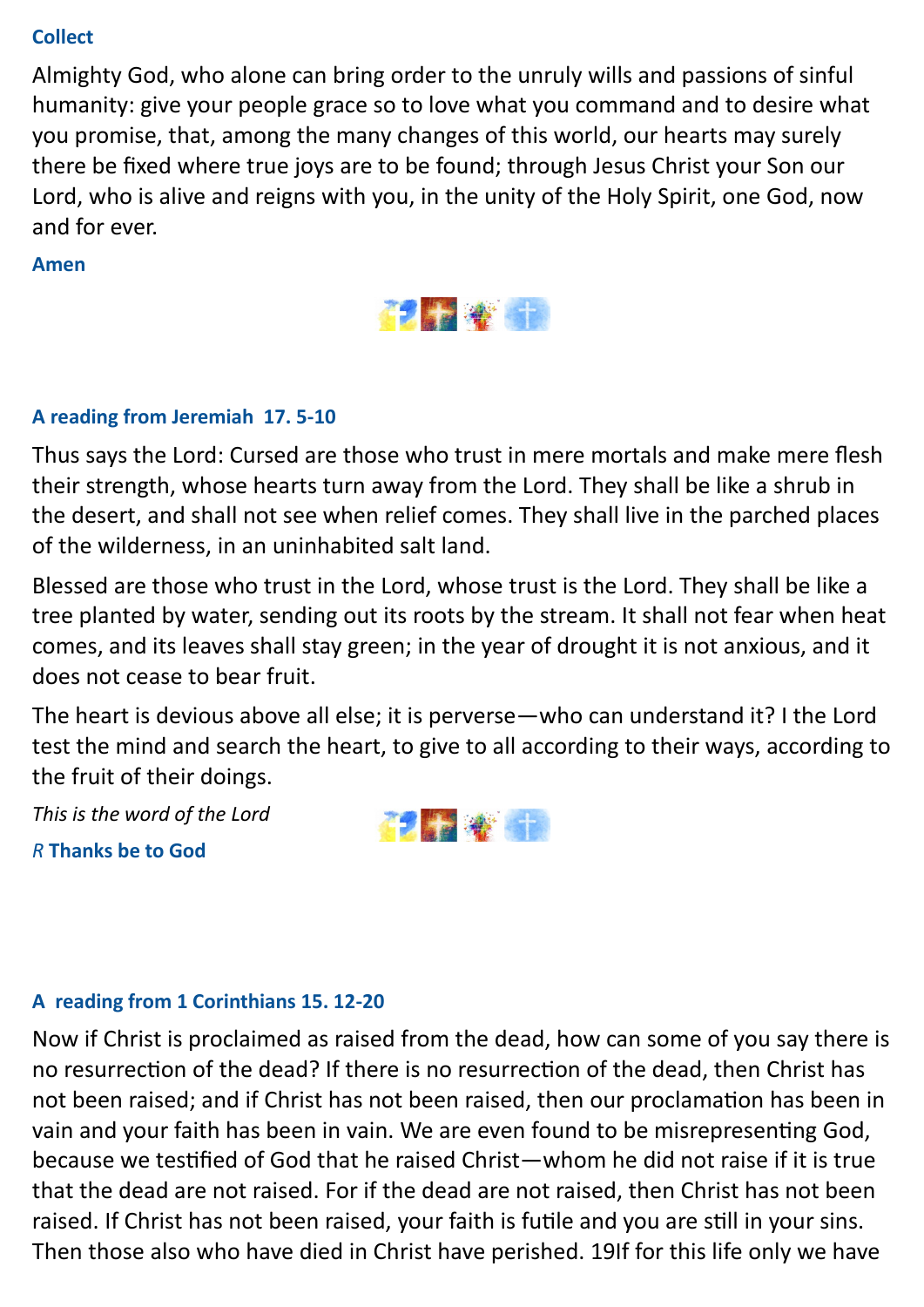hoped in Christ, we are of all people most to be pitied.

But in fact Christ has been raised from the dead, the first fruits of those who have died.

*This is the word of the Lord R* **Thanks be to God**



#### **The Gospel**

### **Listen to the Gospel of Christ according to Luke 6. 17-26**

#### *R* **Glory to you, O Lord**

He came down with them and stood on a level place, with a great crowd of his disciples and a great multitude of people from all Judea, Jerusalem, and the coast of Tyre and Sidon. They had come to hear him and to be healed of their diseases; and those who were troubled with unclean spirits were cured. And all in the crowd were trying to touch him, for power came out from him and healed all of them.

Then he looked up at his disciples and said: 'Blessed are you who are poor, for yours is the kingdom of God. 'Blessed are you who are hungry now, for you will be filled. 'Blessed are you who weep now, for you will laugh. Blessed are you when people hate you, and when they exclude you, revile you, and defame you on account of the Son of Man. Rejoice on that day and leap for joy, for surely your reward is great in heaven; for that is what their ancestors did to the prophets. 'But woe to you who are rich, for you have received your consolation. Woe to you who are full now, for you will be hungry. 'Woe to you who are laughing now, for you will mourn and weep.

'Woe to you when all speak well of you, for that is what their ancestors did to the false prophets.

*This is the Gospel of the Lord R* **Praise be to thee O Christ**



#### **Post Communion Prayer**

Merciful Father, who gave Jesus Christ to be for us the bread of life, that those who come to him should never hunger: draw us to the Lord in faith and love, that we may eat and drink with him at his table in the kingdom, where he is alive and reigns, now and for ever.